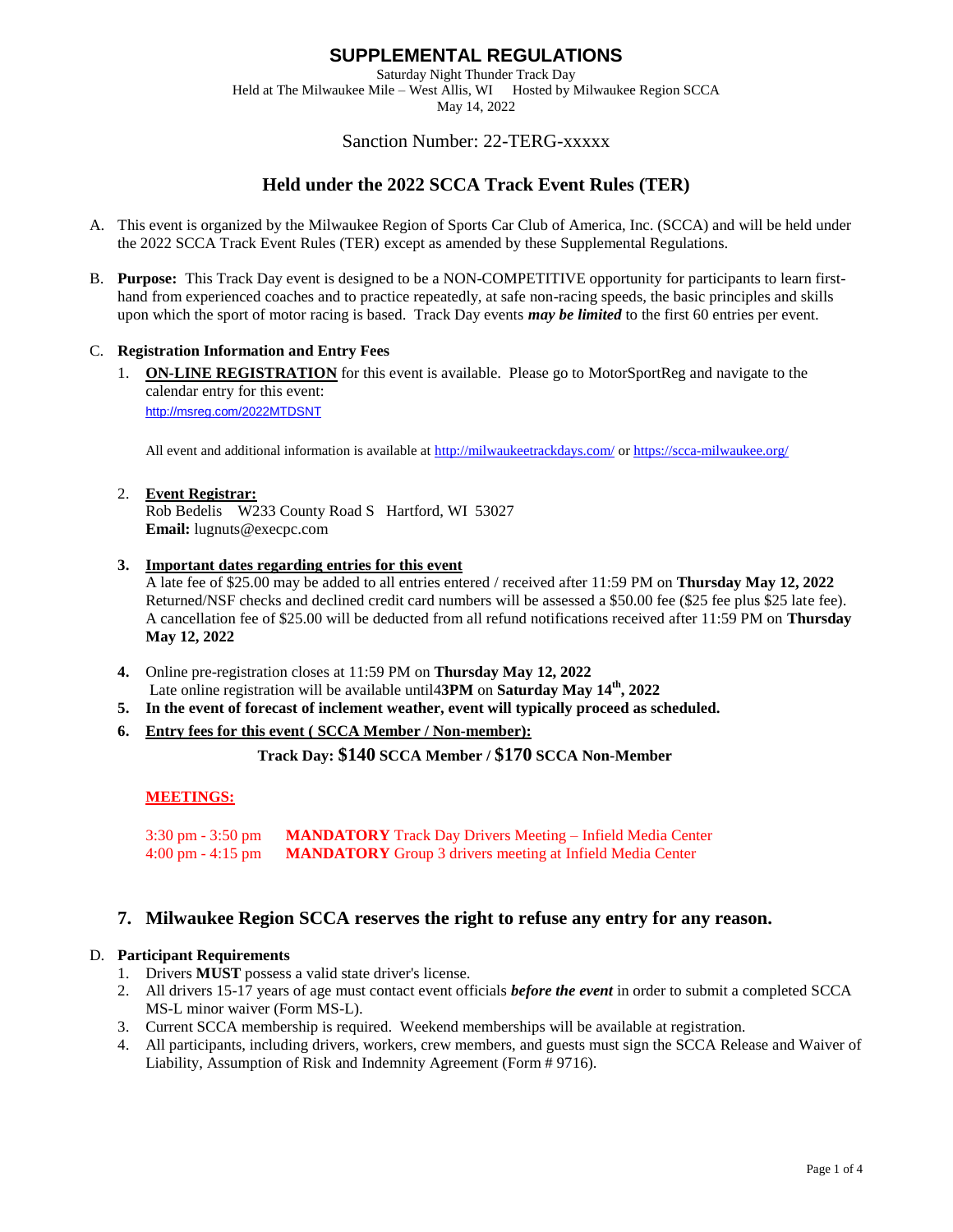Saturday Night Thunder Track Day

Held at The Milwaukee Mile – West Allis, WI Hosted by Milwaukee Region SCCA May 14, 2022

### Sanction Number: 22-TERG-xxxxx

# **Held under the 2022 SCCA Track Event Rules (TER)**

- 5. Any driver found to have driven on course in any vehicle before having properly completed the waiver signing process or submitting a completed tech inspection form will be disqualified from the event with no refund of entry fee and will be removed from the premises.
- 6. Drivers and participants are responsible for conduct of all guests on site during the event.
- 7. Consumption of alcohol by any legal-age participant, guest, volunteer, or worker is prohibited until the last session of the day has concluded. Use of narcotics or other dangerous drugs is prohibited at all times. Violators will be removed from the premises.
- 8. All drivers may be required to work a flag station during one or more sessions when their run group is not on course as directed by the Chief Steward or Safety Steward.

#### **Vehicles**

#### **1. ALL PARTICIPANTS MUST SUBMIT A TECH INSPECTION FORM FOR THEIR VEHICLE**

#### E. **ELIGIBILITY OF VEHICLES:**

- 1. Any vehicle that is judged to be in an unsafe operating condition at any time during the event shall be prohibited from further participation until the deficiency is corrected and re-inspected by tech inspection personnel.
- 2. Any vehicle may be randomly inspected at any time during the event at the organizer's discretion.
- 3. All loose items must be removed from the outside and inside of the vehicle.
- 4. All cameras or recording devices must be securely mounted / tethered.
- 5. All vehicles must provide factory original (or better) seats that are securely mounted, seatbelts (SFI or FIA rated are recommended), and roll-over protection for both driver and in-car instructor (if used).
- 6. Hardtop and targa top vehicles are allowed.
- 7. Convertible vehicles operating with the factory roll-over protection system are allowed. Other convertibles not equipped with a factory roll-over protection system should be equipped with either a factory hardtop or a 4-point roll bar.
- 8. Vehicles that are in compliance with SCCA road race [Sports prototype racers and formula cars excluded], solo, rally or time trial rules are allowed.
- 9. Drivers of open-top vehicles should use arm restraints or run with the top up.
- 10. Drivers of open-wheel cars must contact the event organizers for permission to participate.

#### **F. Driver Safety Equipment**

- 1. While on course, all participants shall wear a safety helmet meeting **Snell SA2010 / M2010** or later specifications.
- 2. All drivers in open, convertible, targa, or T-top cars running with the roof panels removed must wear suitable eye protection, i.e., goggles, bubble shield, or face shield on full-face helmets.

#### G. **Event Conduct**

SPEED LIMITS WILL BE DETERMINED BY THE CHIEF INSTRUCTOR. THE SPEED LIMITS MAY BE RAISED OR LOWERED BASED ON TRACK CONDITIONS AND THE RECOMMENDATION OF THE CHIEF STEWARD, CHIEF INSTRUCTOR AND SAFETY STEWARD.

- 1. Track Day driver groupings will be assigned prior to the event and will be based on completion of the Experience Level section of the Entry Form.
- 2. An instructor shall be available to each participant in a Track Day run group.
- 3. An instructor shall ride with each Track Day student until the Chief Instructor authorizes the student to drive alone.
- 4. Passing will only be allowed in those sessions designated as passing sessions by the Chief Instructor. **Passing will be allowed ONLY in designated passing zones.** All passes can only be made after the car to be overtaken has acknowledged the presence of the overtaking car and signaled on which side the pass is to be made by a hand signal (point-by). Use of a turn signal is not considered a valid means of signaling.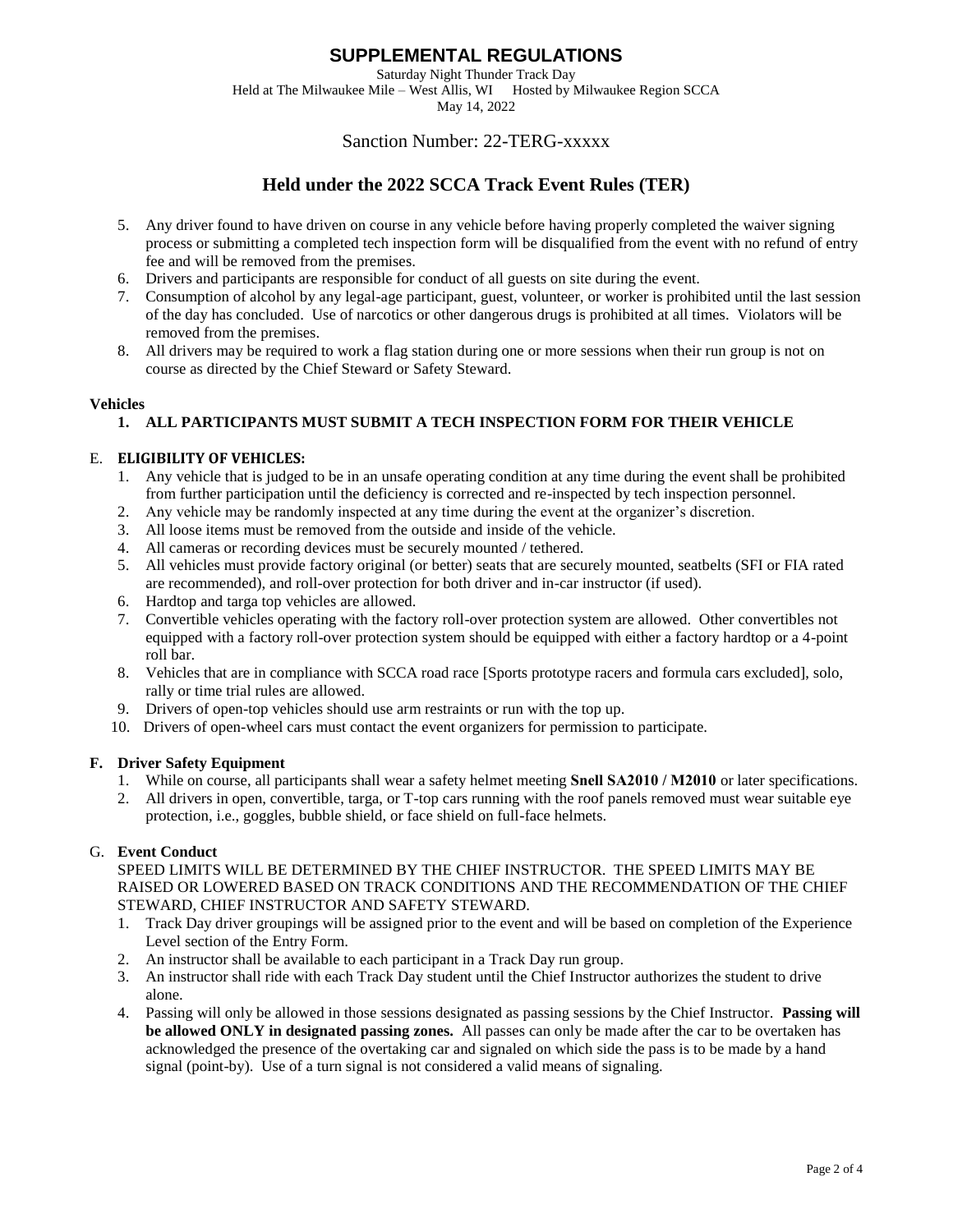Saturday Night Thunder Track Day Held at The Milwaukee Mile – West Allis, WI Hosted by Milwaukee Region SCCA

May 14, 2022

### Sanction Number: 22-TERG-xxxxx

# **Held under the 2022 SCCA Track Event Rules (TER)**

- 5. Any driver who spins or leaves the course with all four wheels off course must return immediately to the pits and may not return to the course until authorized by the Chief Steward or Safety Steward. A vehicle re-inspection by the Chief Technical Inspector or Safety Steward may also be required prior to returning to the course.
- 6. If a vehicle has become inoperable or stuck in a run-off area, the session will be stopped until the vehicle is removed.
- 7. The only passengers allowed in any vehicle on course during any Track Day session are the instructors which are approved for that event. No other persons may ride along in any capacity. Violation will result in removal from the event. Participants may ride as passengers in instructor vehicles.
- 8. Passengers other than instructors may be allowed at the organizer's discretion.
- 9. The following flags and their meanings shall be explained at the driver's meeting and used at this event: i) GREEN - when displayed, the green flag indicates that the course is clear.
	- ii) YELLOW MOTIONLESS take care, danger, slow down, NO PASSING,
	- YELLOW WAVED great danger, slow down, be prepared to stop, NO PASSING.
	- iii) RED The session has been stopped. Clear the course for emergency traffic by stopping off course to the right as far as practical. Do not move until directed by a worker or official.
	- iv) BLACK There is a problem with your driving or your vehicle. Proceed to the pits at a reduced rate of speed and stop about midway through the pit lane for consultation. Black flags will be shown at start/finish and Corner 6.
	- v) BLUE WITH DIAGONAL YELLOW STRIPE another driver is following you. Be prepared to signal at the next designated passing zone.
	- vi) ORANGE WITH YELLOW STRIPE Debris on course, proceed with caution.
	- vii) CHECKERED The session has ended. Please return to the pits at the end of this lap. Checkered flags will be shown at Start / Finish and also at Corner 7.

#### **H. Pits, Grid, & Paddock**

- 1. As per SCCA General Competition Rules, the hot pits shall be defined as the area between the chain-link fence and the trackside concrete wall.
- 2. The entire track property is considered paddock. Rules will be enforced accordingly for all participants which includes crew and guests. Access to certain portions of the track property will be limited or prohibited.
- 3. No paddocking or parking allowed on access road(s). It may be necessary to limit support vehicles in the paddock. Car trailers are to be moved if so directed by event officials. Any vehicle or trailer parked in violation of the event official's instructions may be towed away.
- 4. A SLOW, SAFE AND PRUDENT speed limit in the paddock will be observed and enforced.
- 5. Proper credentials, closed-toe shoes and shirts are required in the pits, grid, and false grid areas.
- 6. Smoking is prohibited in the pits, grid and false grid areas.
- 7. No person shall ride on the bodywork of participating cars, tow cars, or on trailers.
- 8. Drivers will be informed at driver's meeting if there are any unstaffed corners.
- 9. All trash must be placed in provided receptacles. All tires MUST be removed from the track property.
- 10. On-site fueling will not be available. Entrants are strongly encouraged to fuel their vehicles prior to arriving at event.
- 11. Caution should be used when refueling in the paddock.

#### **I. Sound Control**

1. Maximum sound reading allowed per TER is 100 dB measured at 50ft distance.

#### **J. Event Insurance**

1. Overall liability coverage for the event is \$15 million. SCCA Member medical coverage is up to \$1,000,000 per person; non-SCCA member medical coverage is \$30,000 per person.